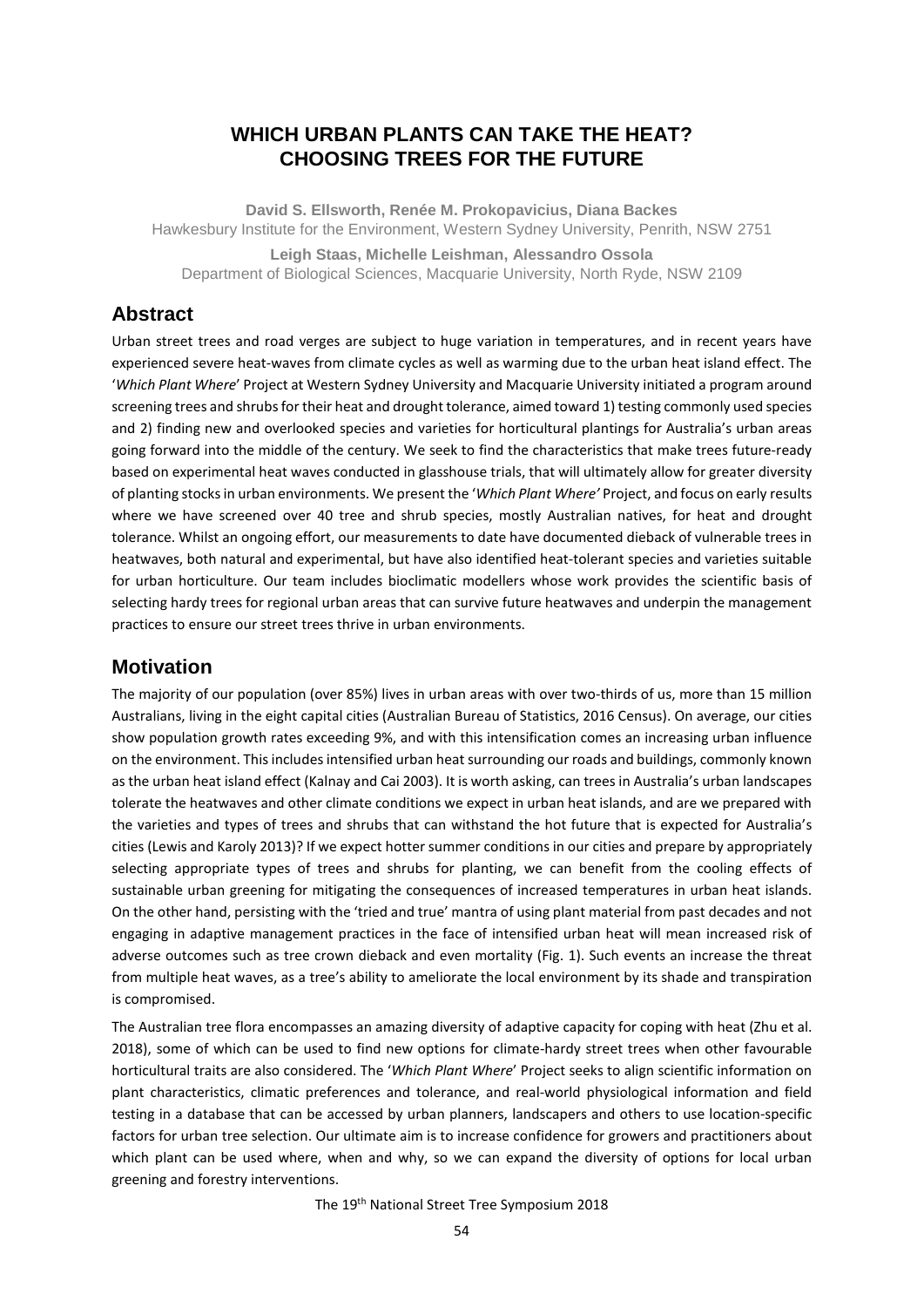

**Figure 1.** London plane trees (*Platanus* × *acerifolia*) along the street in Richmond, NSW showing acute heat damage just after a heatwave event on 6<sup>th</sup>-8<sup>th</sup> January 2018. Photo: D. Ellsworth.

Heat and drought tolerance of tree species in an Australian context are not sufficiently understood to help us minimise losses and ensure future street tree and urban plantings will successfully grow in place for the coming decades. Hence, our project incorporates a comprehensive research program to 1) understand the climatic space of as many horticulturally-viable Australian species as possible and build a database of the species' characteristics useful for horticulture, arboriculture and urban planning, 2) test heat and drought tolerance of species and varieties in a controlled environment and determine vulnerabilities and the ability to survive a set of extreme environmental conditions, and 3) determine how experimental plantings of a diverse set of species and varieties grow and perform in the field and quantify the multiple benefits of this diversity.

Here we describe the second objective in further detail with a focus on trees and shrubs that have been tested for their tolerance of heat waves. The experiments have been designed to help us to understand the plant characteristics we can use for ensuring our planting stock for the future is able to survive heatwaves especially in urban heat islands created by heat-radiating surfaces of the built environment (Arnfield 2003). This is but one facet of the urban conditions that street tree and other urban plantings experience, albeit an important one (Figure 1), and is only a part of the balance of factors that the '*Which Plant Where*' Project will consider and address for plant selection for the future.

#### **Experimental heatwaves for testing plant tolerance**

Heat waves can be quantified in terms of their intensity (the peak temperature that is reached) and their duration (length of time that temperatures are unusually high) or heat load (the length of time the temperature exceeds a threshold). The Bureau of Meteorology (BOM) defines a heatwave as three or more consecutive days of high maximum and minimum temperatures that are 'unusual' for that location (Nairn and Fawcett 2013), and we can further qualify 'unusual' as being about 6 °C or more above the average for that location based on 30 or more years of record (Perkins 2015).

We grew our test trees in a background period of standard warm summertime conditions in climate controlled glasshouses for over 12 weeks, then we imposed heatwave conditions by increasing the temperature in computer-controlled glasshouses by an average of 7.5 °C for each of six days.

We aimed to achieve a daily maximum air temperature of about 41.5 °C for the six days, a heat intensity that is moderate for regional Australia but nonetheless a good test of heat tolerance for street trees.

The 19th National Street Tree Symposium 2018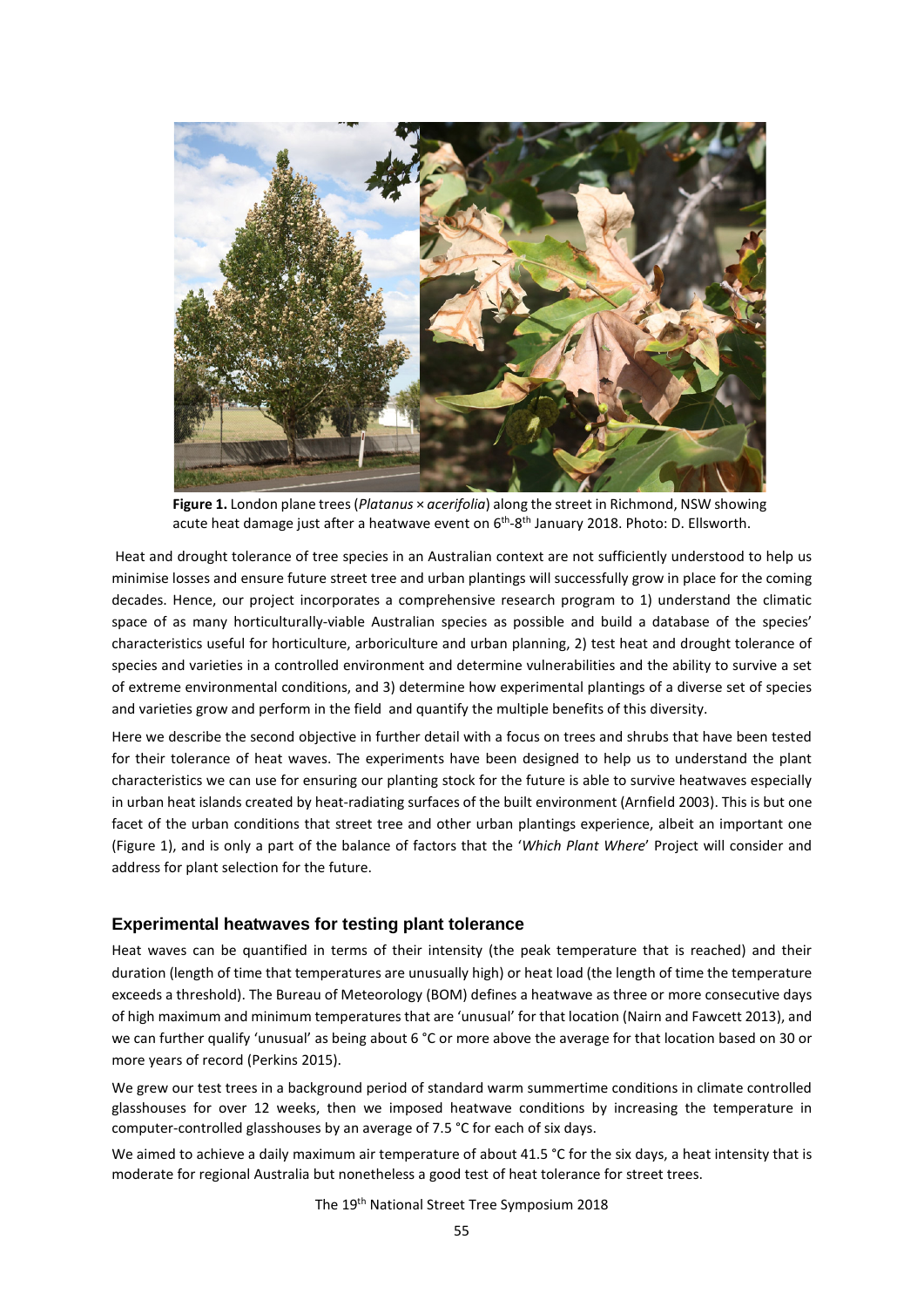Some trees demonstrated leaf temperatures up to 50 °C, similar to what we have measured for street trees in the outdoors during actual heat waves. We also observed physical damage to some of the glasshouse-grown plants subjected to heat waves (Figure 2). This suggests that our test conditions can be used as an effective tool to compare heat tolerance amongst different tree and shrub species and varieties.



**Figure 2.** Lilly pillies (*Syzygium wilsonii*) showing heat damage just after a heatwave in the glasshouse. Photo: R. Prokopavicius.

We tested the heatwave responses with quantitative measures related to photosynthetic function using chlorophyll a fluorescence (Murchie and Lawson 2013) as a widely-accepted indicator of plant stress. When a plant is stressed and chloroplasts are damaged the light that is released by leaves has a characteristic pattern that we can detect to measure heat-induced damage. Plant responses to the experimental heatwave have been variable, but 7 out of the 40 woody species tested so far have demonstrated reduced chlorophyll a fluorescence as well as showing visible damage symptoms on leaves, and some did so even though well watered during the heatwave. While more glasshouse experiments are scheduled for 2018-2019, the final results will form a comprehensive body of knowledge that it is integrated with findings from the other modules of the 'Which Plant Where' project (Figure 3)..





The 19th National Street Tree Symposium 2018